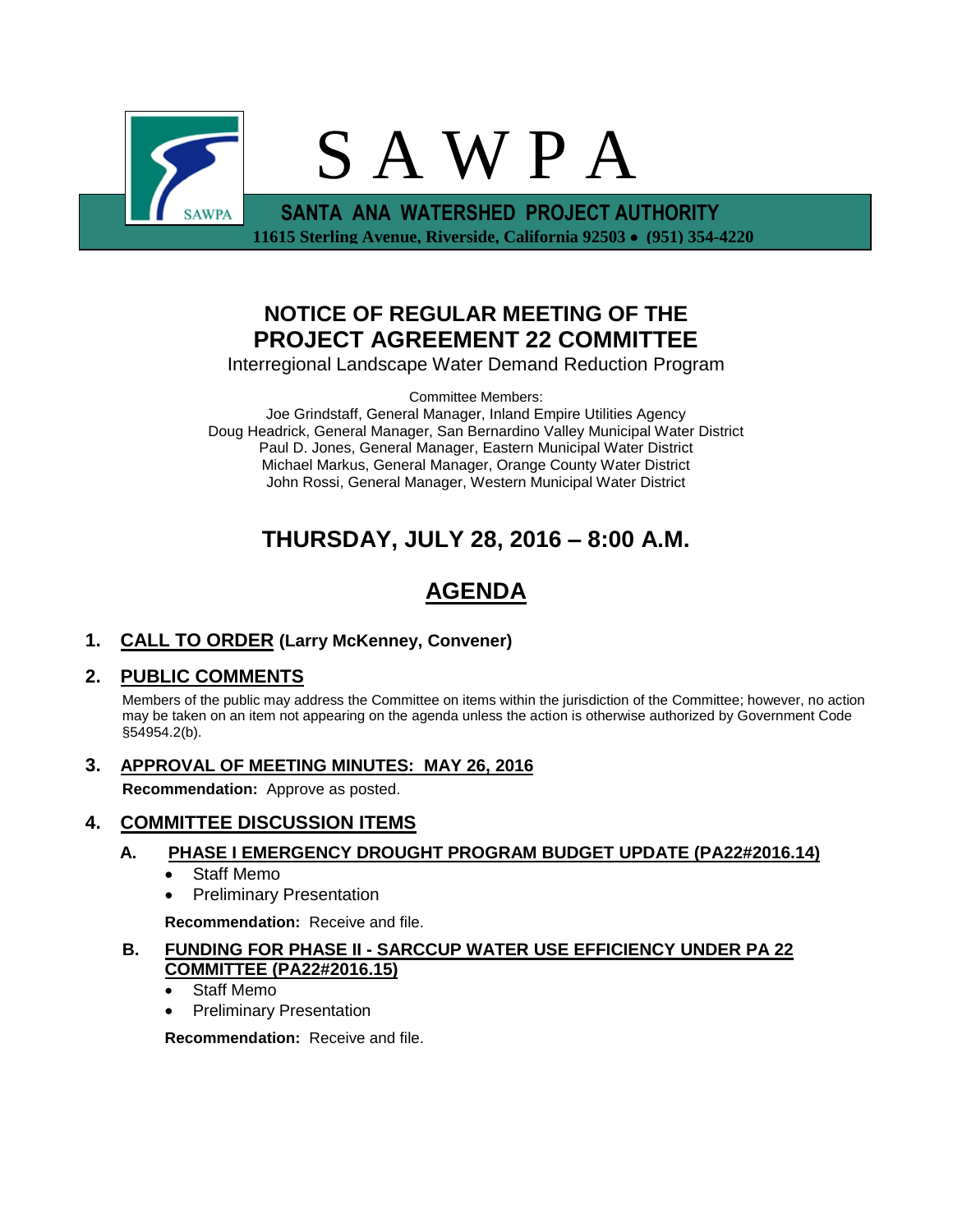### **C. SARCCUP WATER USE EFFICIENCY PROGRAM: SMARTSCAPE SUBTASK (PA22#2016.16)**

- Staff Memo
- Preliminary Presentation

**Recommendation:** Approve staff's recommended approach to implementing the SmartScape program.

#### **D. AERIAL MAPPING PROJECT CHANGE ORDER NO. 3 TO TASK ORDER RESO504-301-01 FOR MANAGEMENT AND IMAGE SUPPORT SERVICES (PA22#2016.17)**

- Staff Memo
- Preliminary Presentation
- Change Order No. 3

**Recommendation:** Approve Change Order No. 3 to Task Order RESO504-301-01 with Resource Strategies, Inc., in an amount not to exceed \$37,920 to provide management and image support services for the Emergency Drought Grant Program.

#### **E. AERIAL MAPPING PROJECT VEGETATION CLASSIFICATION UPDATE (PA22#2016.18)**

- Staff Memo
- Preliminary Presentation

**Recommendation:** Receive and file.

### **F. WEB-BASED WATER CONSUMPTION REPORT AND CUSTOMER ENGAGEMENT TOOL IMPLEMENTATION STATUS**

• Preliminary Presentation

**Recommendation:** Receive and file.

### **G. CONSERVATION-BASED WATER RATES PROJECT UPDATE (PA22#2016.19)**

- Staff Memo
- Preliminary Presentation
- Milestone Summary Table
- Presentation Used From Check-In Meetings
- Letter from City of Riverside

**Recommendation:** Receive and file.

## **5. FUTURE AGENDA ITEMS**

## **6. ADJOURNMENT**

#### **PLEASE NOTE:**

Americans with Disabilities Act: Meeting rooms are wheelchair accessible. If you require any special disability related accommodations to participate in this meeting, please contact (951) 354-4220 or kberry@sawpa.org. Notification at least 48 hours prior to the meeting will enable staff to make reasonable arrangements to ensure accessibility for this meeting. Requests should specify the nature of the disability and the type of accommodation requested.

Materials related to an item on this agenda submitted to the Commission after distribution of the agenda packet are available for public inspection during normal business hours at the SAWPA office, 11615 Sterling Avenue, Riverside, and available at www.sawpa.org, subject to staff's ability to post documents prior to the meeting.